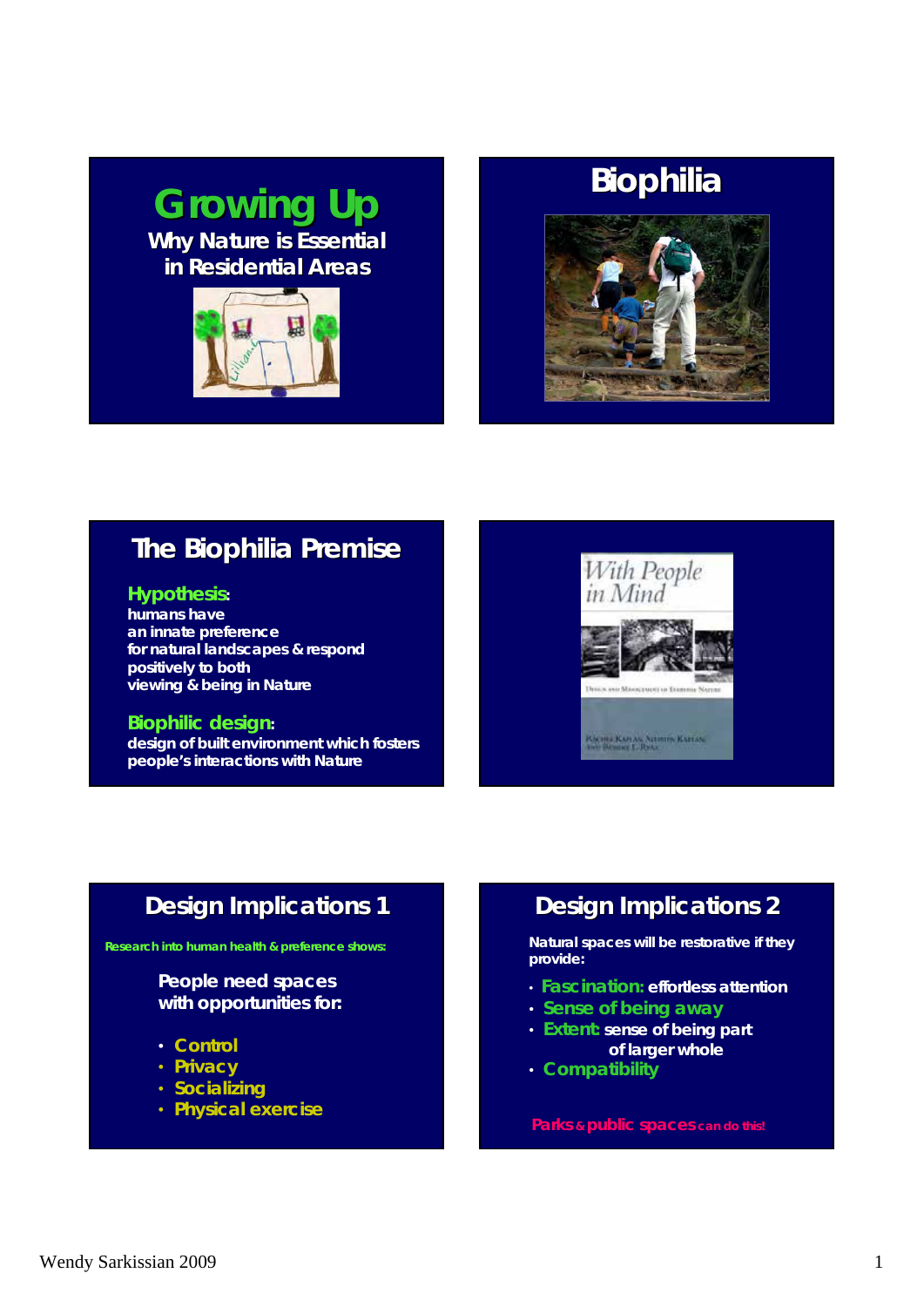# *Ethical Ethical* **Implications Implications Children & Children &** *Nature*





### **What is it? What is it?**

*"What is it, then, about nature What is it, then, about nature*  that so attracts, stimulates, and *retains the child's attention to the degree that it appears to exert a significant effect on childhood maturation and childhood maturation and development?"* Kellert 2002

# **Childhood Remembered Childhood Remembered**

**Memories of favoured childhood places are most often**

**Parks**

**Hiding spots**



**"Leftover spaces"**

**Wild & untamed**



# **What Children Remember What Children Remember**

#### **One study of adult memories:**

95% remembered outdoor 95% remembered outdoor experiences of childhood more vividly & fondly than other experiences

### **Clare Cooper Marcus** (1978) survey of university students' memories of favourité childhood places: 86% of environments recalled were outdoors outdoors

### **Nature Essential for "Growing Up" 1**

**Direct & indirect experience of Nature: critical component in :** human physical, emotional, intellectual & even moral development

### **For adults: For adults:**

contact with **Nature** has restorative & healing benefits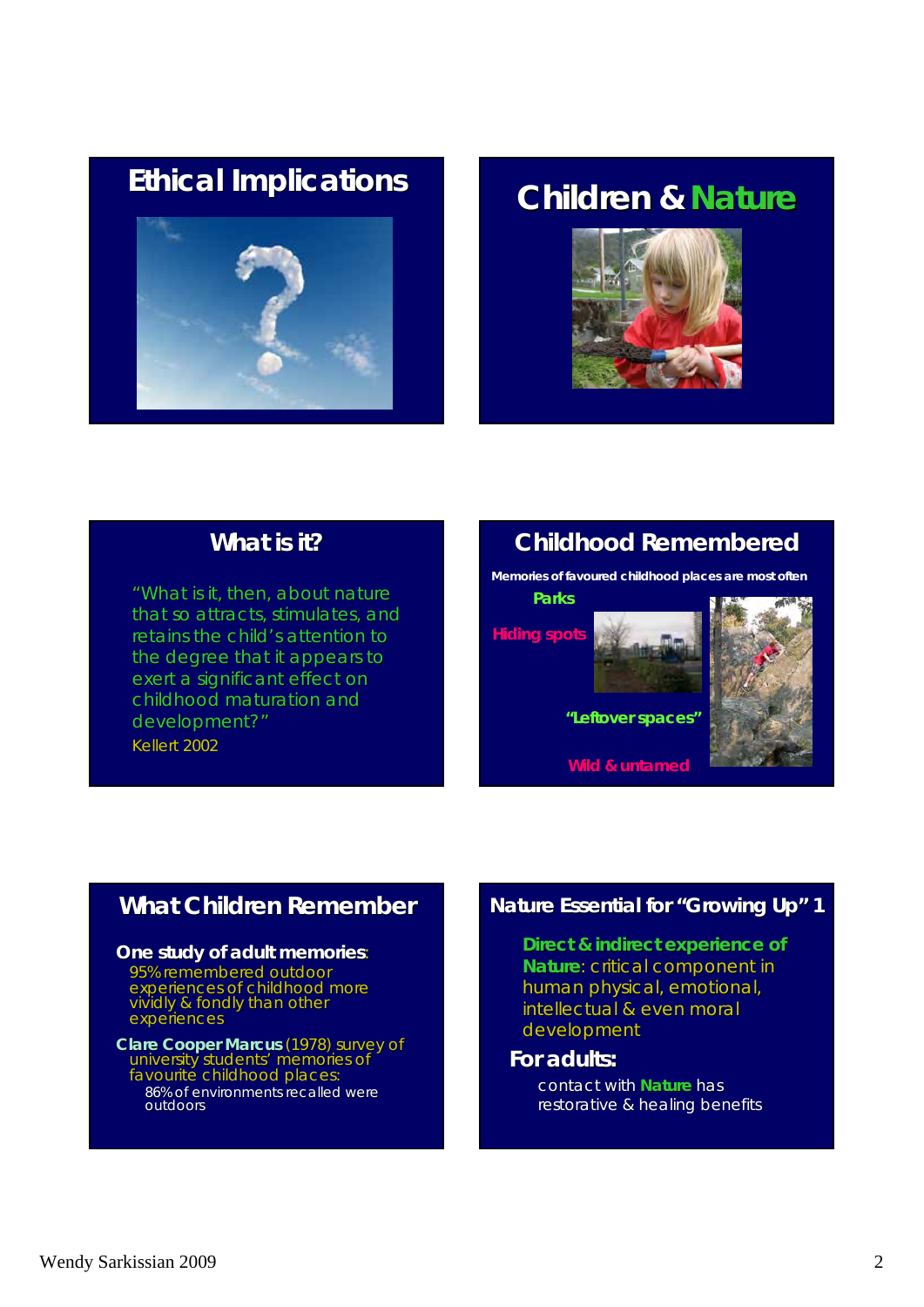### **Nature Essential for "Growing Up" 2**

### **For children & For children & adolescents: adolescents:**

Nature provides an opportunity to develop, learn & grow up

### **How Children Begin...**

- children begin with **personal**, local & **emotional responses emotional responses**to Nature
- over time: replaced with **social, global, & logical reflections logical reflections** as children near adulthood
- **Linking specific instances of learning Linking specific instances of learning to contact with Nature: strong** argument for impact on human development

### **How do children learn to value sustainability**?

The environment is a communicating medium.

It communicates what we value.



# **Ecological Learning Ecological Learning**

**Diversity of city or urban environments:** 

- learning ground for children's ecological values

#### **Creating sustainable environments communicates that sustainability**:

– educates children (and adults) to value sustainability

**Valuing sustainability & intergenerational Valuing sustainability & intergenerational equity: equity:**

- communicates that we value children & their futures



# **Children & Development 1 & Development 1**

**Direct, spontaneous & everyday interactions with Nature:**

**give children opportunities for physical, emotional, intellectual & moral development**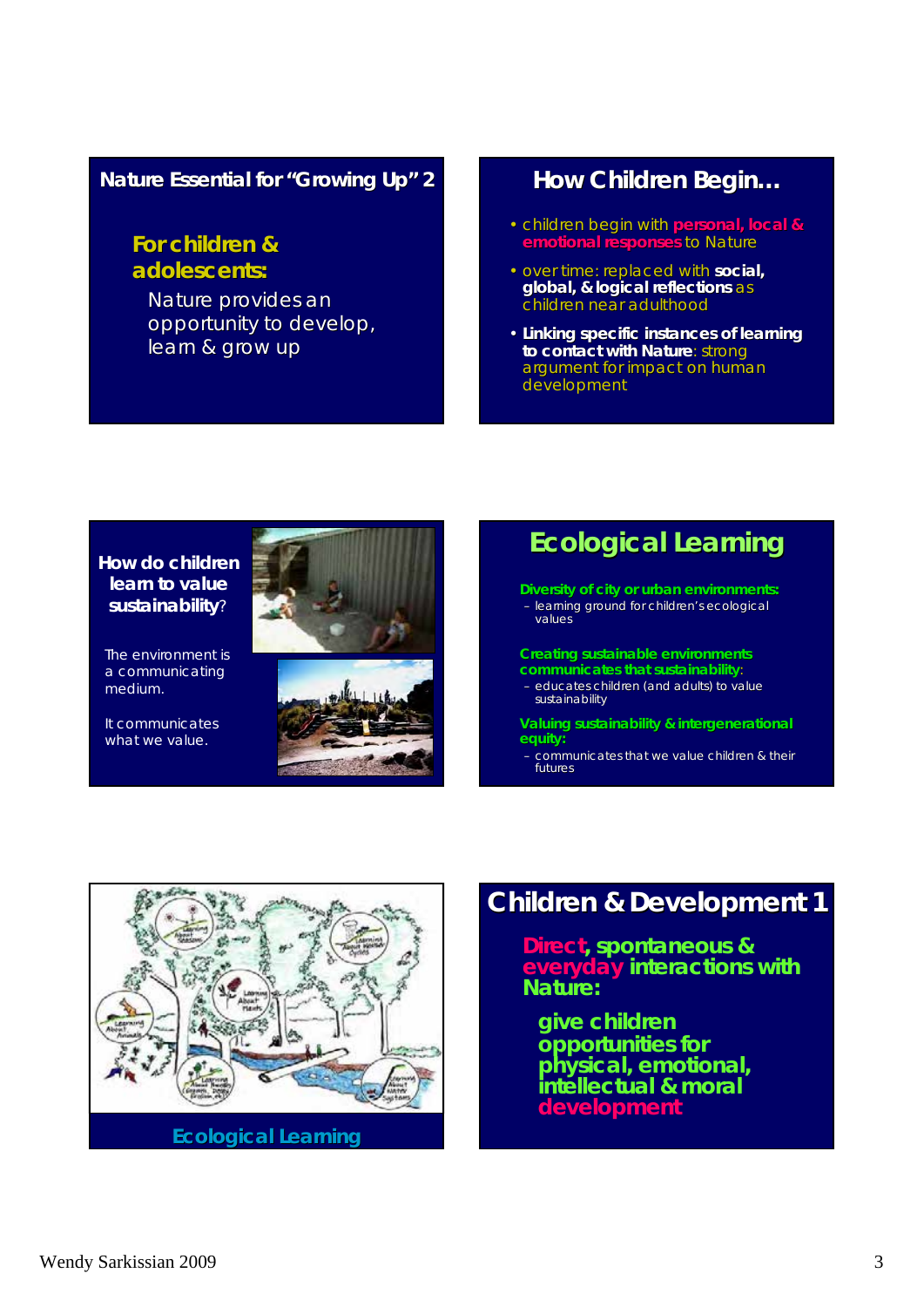

### **Children & Development 2 Children & Development 2**

### **Children can…**

- **1. Learn to count, classify & organize**
- **2. Recognize cause & effect**
- **3. Take risks & experience consequences**
- **4. Be alone**
- **5. Observe & learn to socialize**
- **6. PLAY**





### *The king of The king of the skies the skies*

**Even Microsoft Microsoft understands understands**

**…**

# **DESIGNING FOR PLAY DESIGNING FOR PLAY**

Play: significant shaper of adult intelligence, values & self-<br>sufficiency.

"The work of childhood"

80 percent of a child's learning occurs before age 8.

# **Why is play important? Why is play important?**

### **Play is children's way to..**

- discover their social & natural  $\bullet$ environments
- $\bigcirc$ be introduced to a world beyond their families
- $\bullet$ learn to function on their own
- $\bigcirc$ build feelings of selfconfidence & self-esteem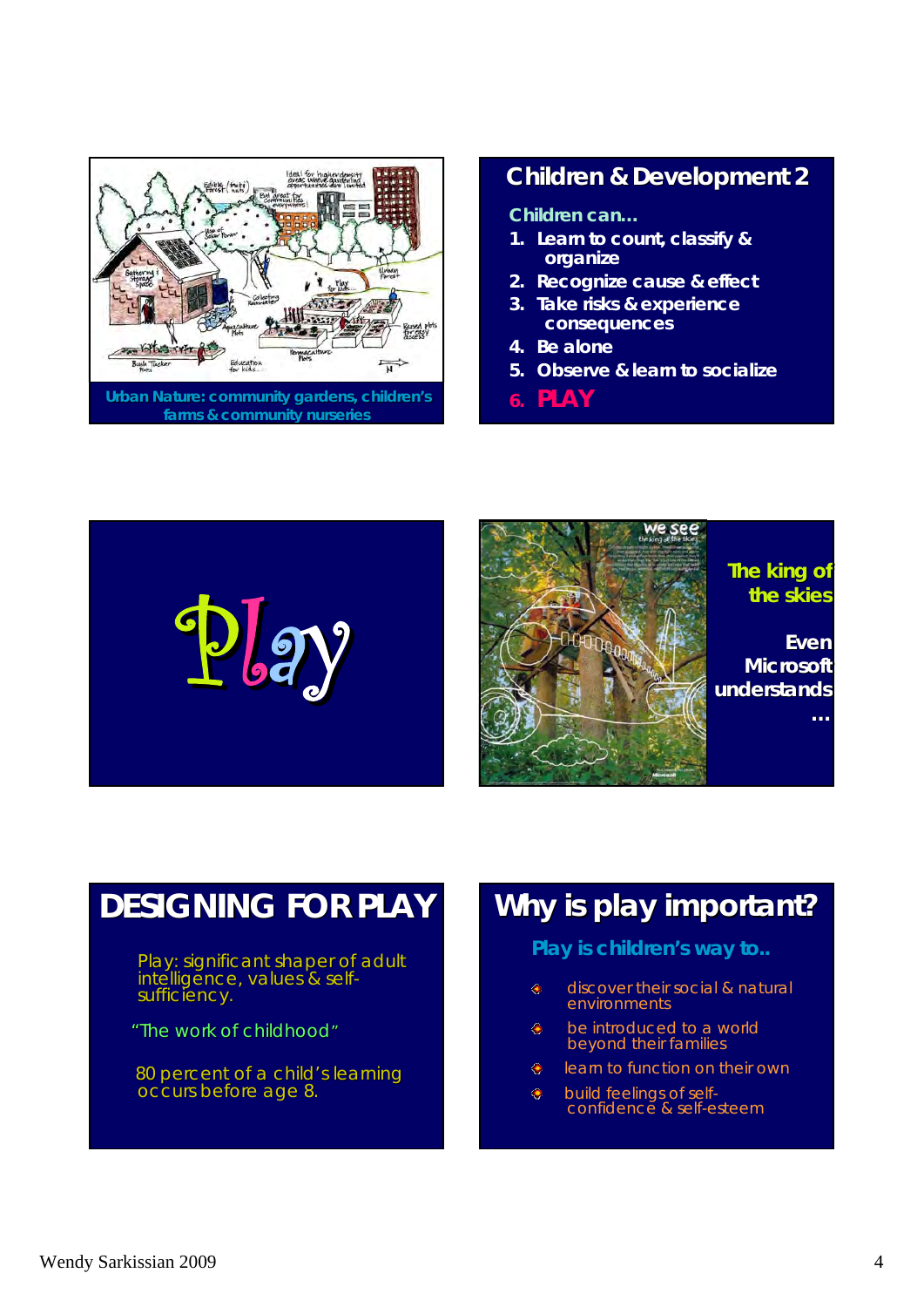# **What Children Need What Children Need**



### **Children Prefer Children Prefer refuges malleable materials wild spots water adaptable environments privacy access to adults challenges sensory diversity safety**

# **Designing for Children's Play 1**

## *Outdoors Outdoors*

**most significant setting most significant setting**  for children's unstructured play **& everyday activities & everyday activities** 



# **Designing for Children's Play 2**

**Creativity Creativity & extent of play influenced by: influenced by:**

### • **Equipment Equipment**

- **Materials**
- **Design of landscape**
- Amount of vegetation, **particularly TREES**



# **Play Needs Play Needs**

### **For children in middle years (6-12)**

- Convenient access within walking **distance at neighbourhood scale**
- **Variety of diverse play spaces**: formal & informal for all types of play
	-
	-
- **Safety**  from cars unwelcome older children or adults extreme injury
- **"Wild" & natural spaces to explore**
- **Stimulating & manipulative components**:
	- sand play raised garden beds interactive sculptures
	-

#### – fountains

### **What Children Need in Parks 1**

- **1. Accessibility**: outside & within park
- 2. Safe & graduated Safe & graduated **challenges challenges**
- **3. Diversity of settings** & spatial experiences: retreats & opportunities to play above ground
- **4. Flexibility & open-endedness:** elements can be moved & manipulated by both children & manipulated by both children & adults
- **5. Defensible**, visible space for safety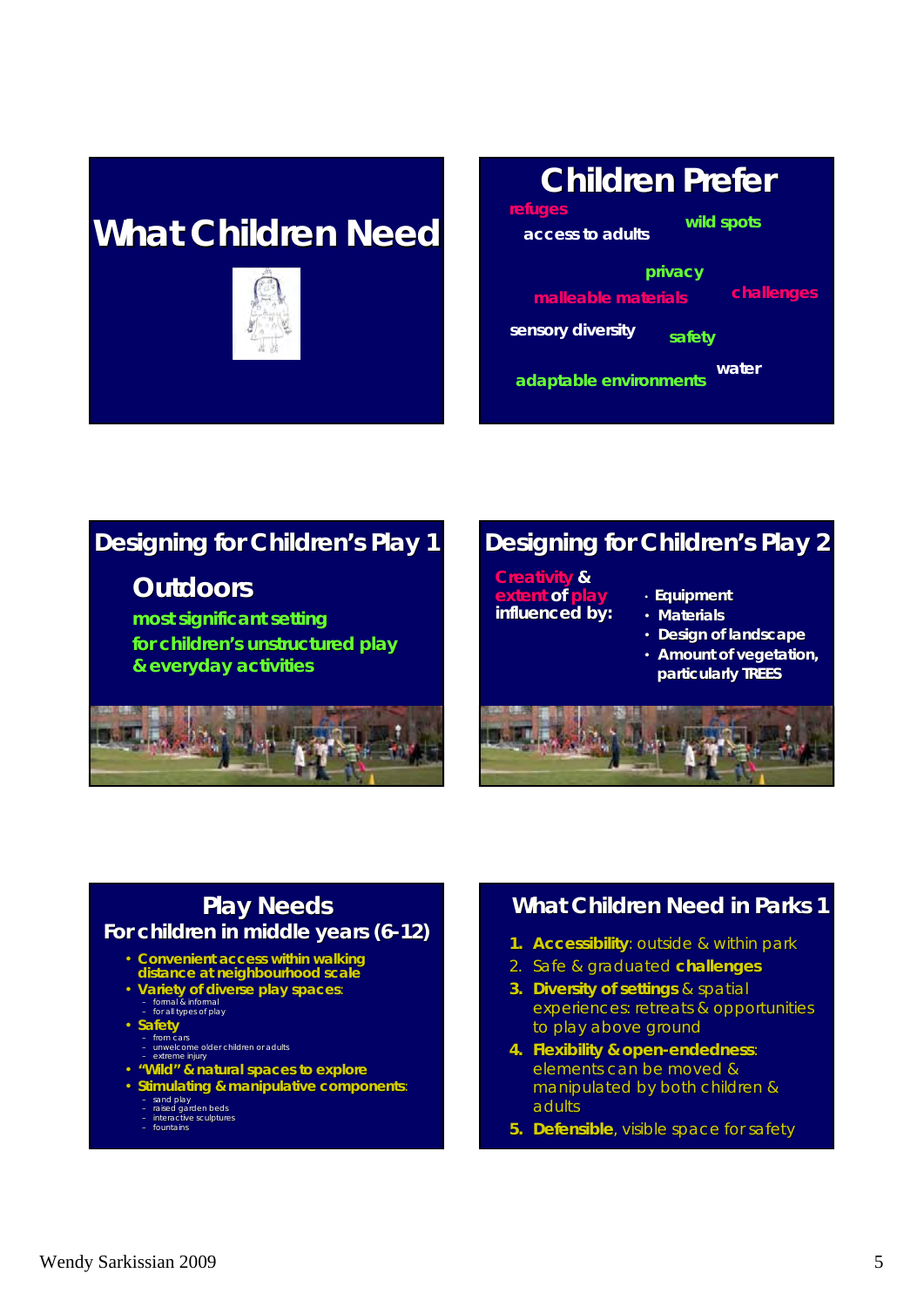## **What Children Need in Parks 2**

- **6. Supervision**: greater range of activities
- **7. Permanence**: a familiar, identifiable space
- 8. Elements change over time: seasons & events
- 9. Design for year-round use
- 10.Multisensory **stimulation** & clues
- **11.Shelter Shelter**

# **What Children Need in Parks 3**

- **12.Spaces for social interaction among groups among groups**:
	- **many sizes**
	- **different ages**
- **13.Defined play areas** for children of different ages
- 14.Spaces for **interacting with plants & animals**
- **15. Orienting devices: visible** completion points & landmarks completion points & landmarks







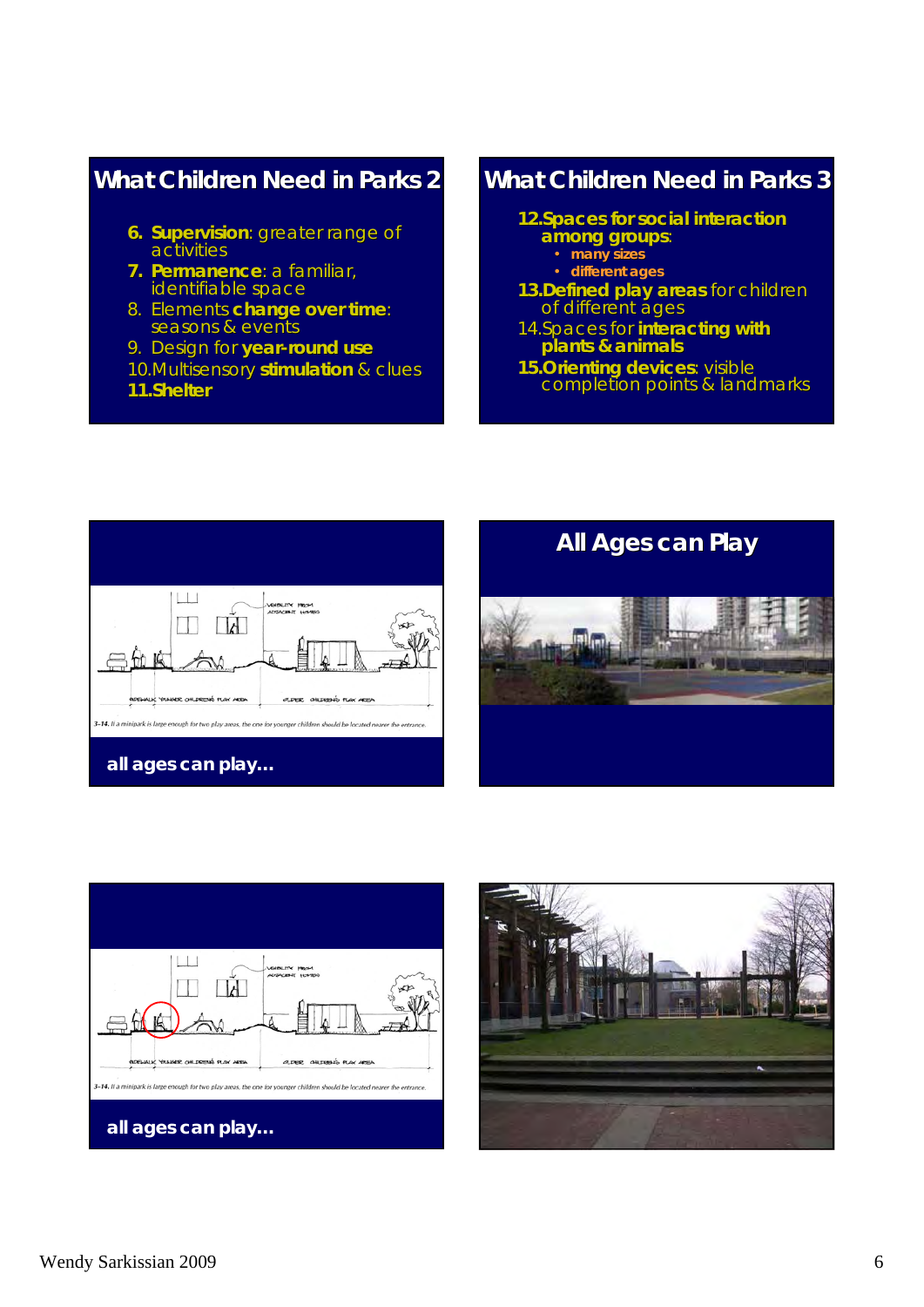



# **PLAY DIVERSITY PLAY DIVERSITY** AND NATURAL PLAY

# Diversity of Play Opportunities

- **Variety of play environments**
- **Different & appropriate locations**
- **Variety of spaces, surfaces, levels & plant materials**
- **No one location sufficient**
- **Provide for all types of play**



# Multiple Levels of Activities





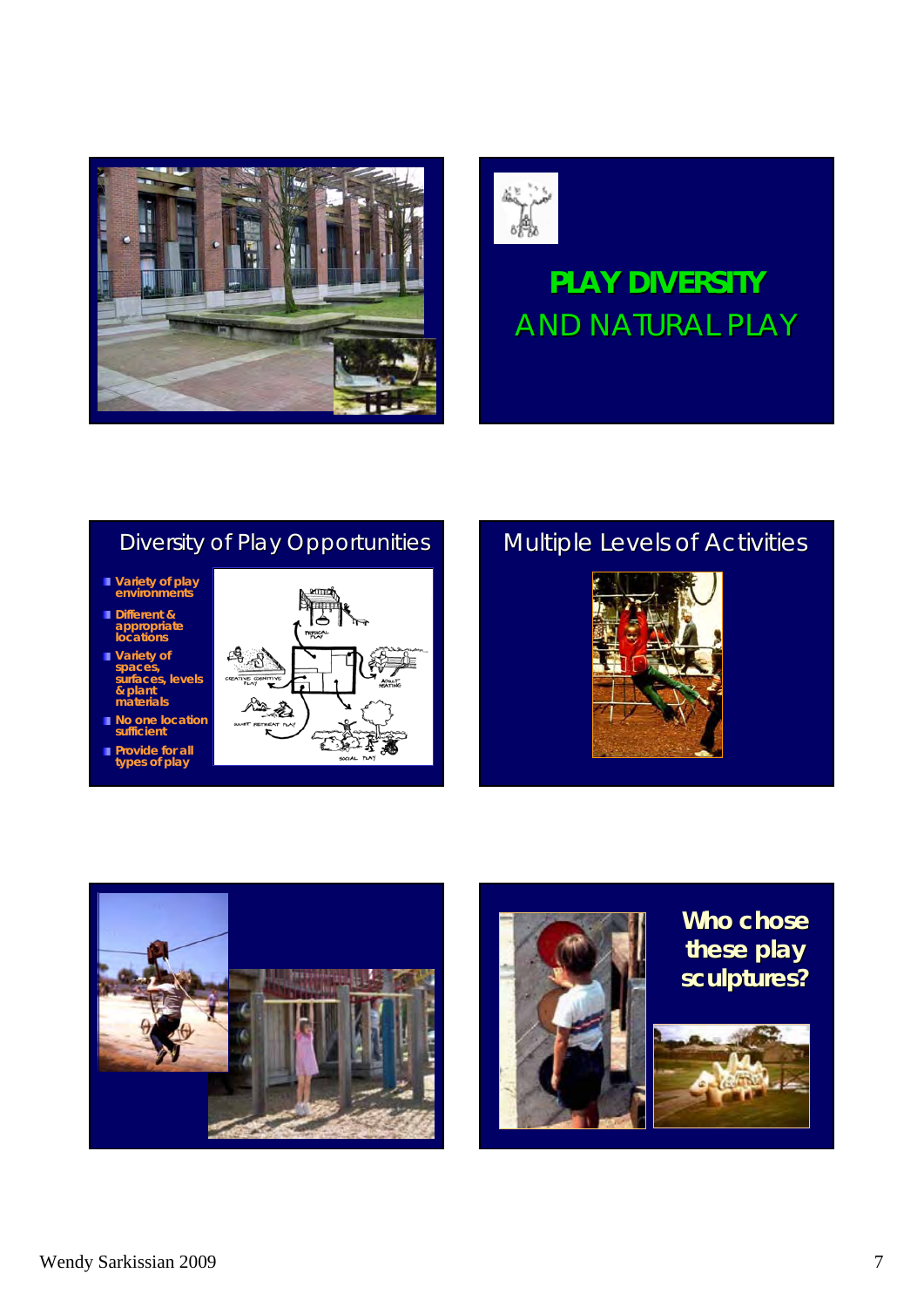



# **Hard & soft play surfaces Hard & soft play surfaces**

### **Mix of surface treatments**

- Open grassed areas
- Variety of hardsurfaced areas:
	- wide pathways
	- small areas off main circulation route









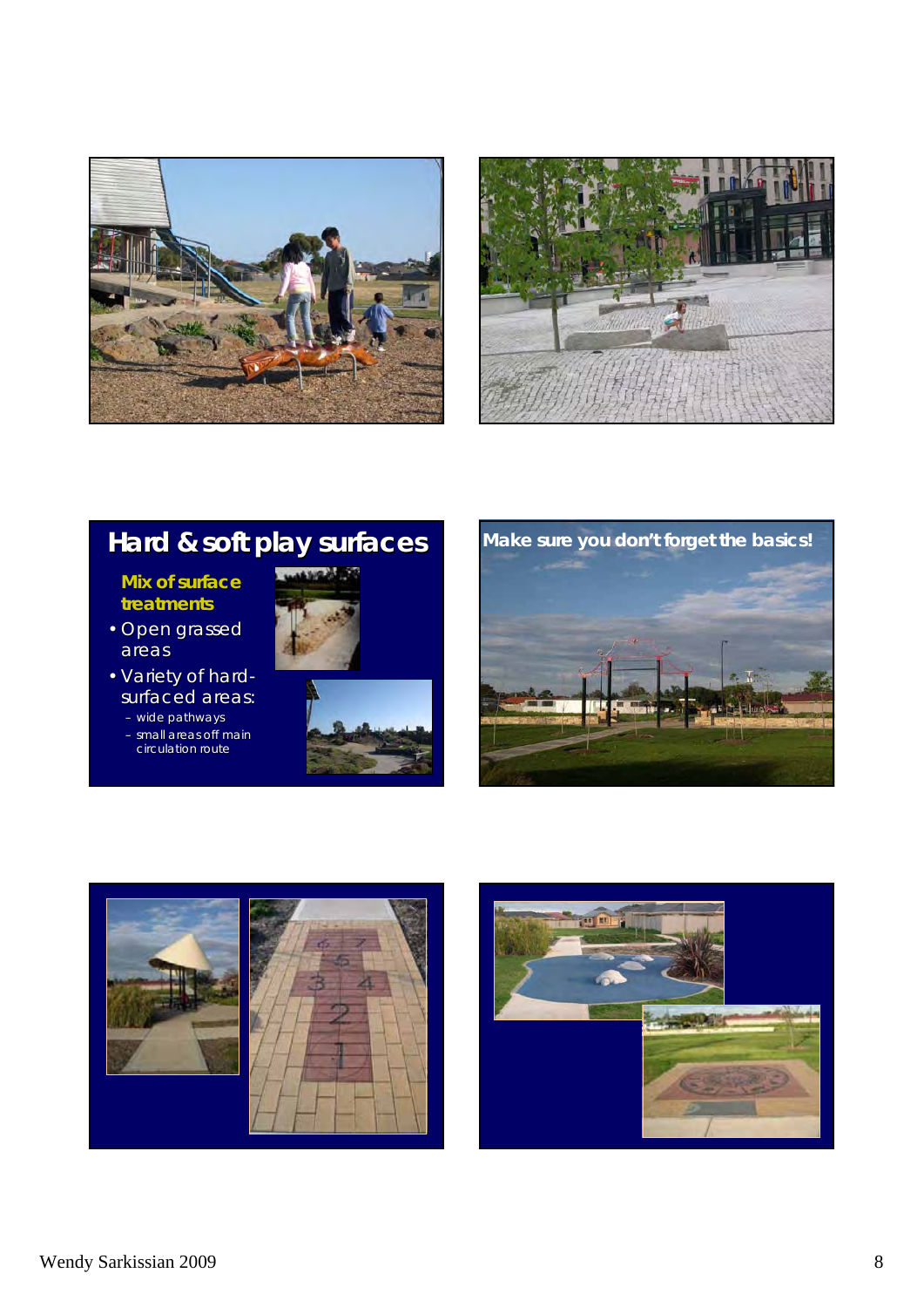







*"Trees become entire environments for Trees become entire environments for children. children."* Clare Cooper Marcus, 2001



# URBAN BUSHLAND

- 'wild' areas contain few overt messages about what children 'should' do
- valuable educational resource
- protect & encourage animals & birds

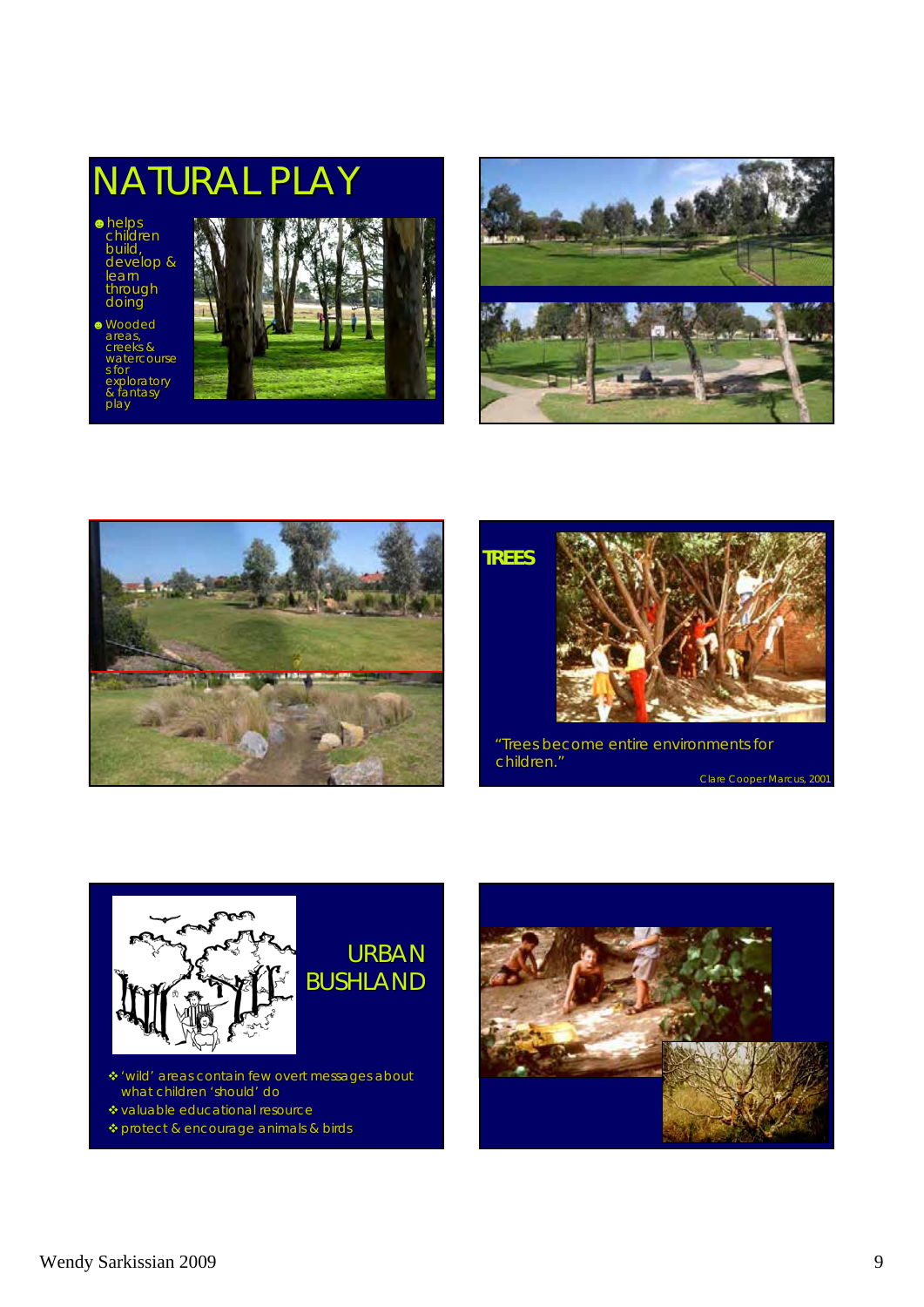









**We create in public in public… We socialise socialise in public in public…**

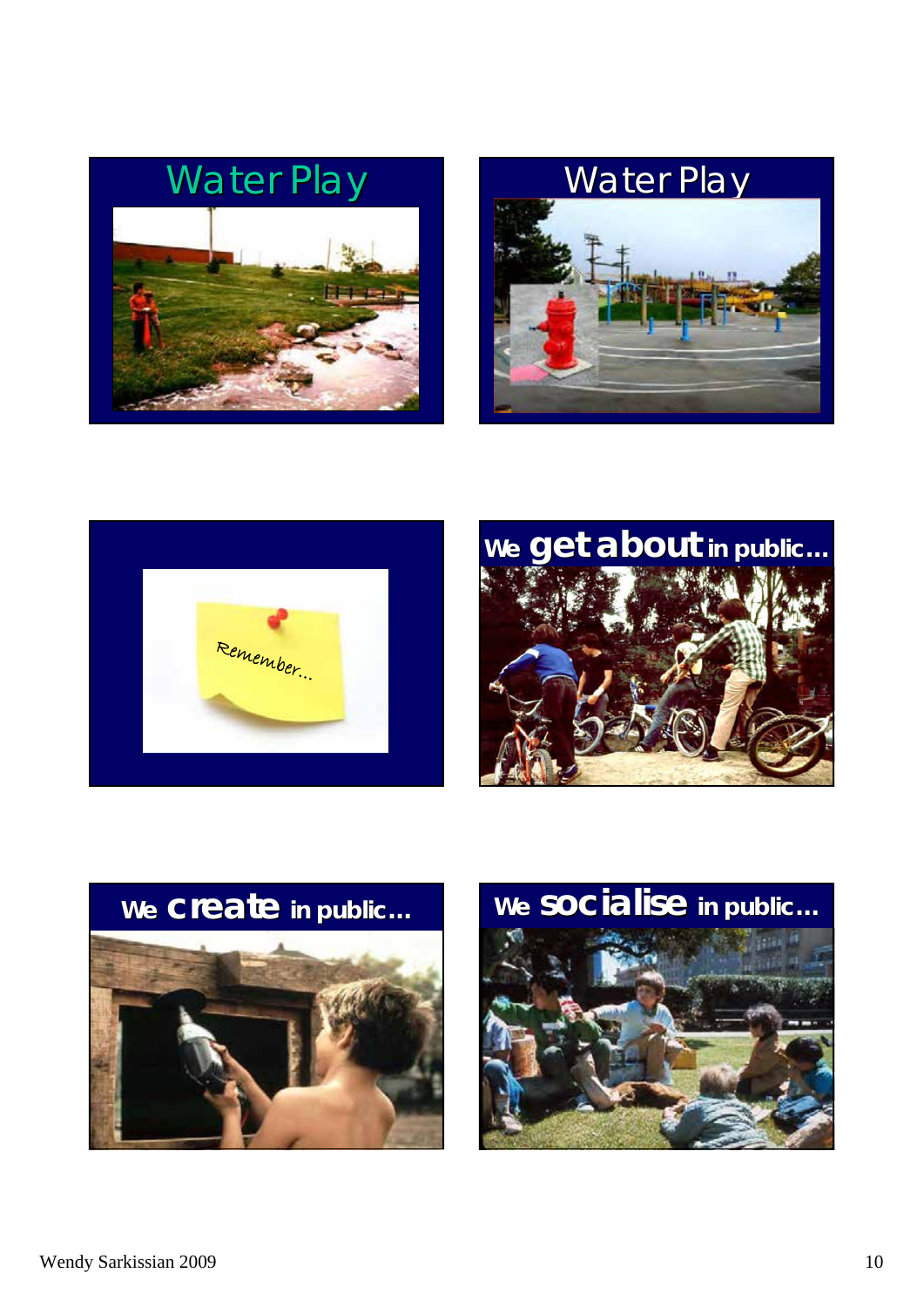